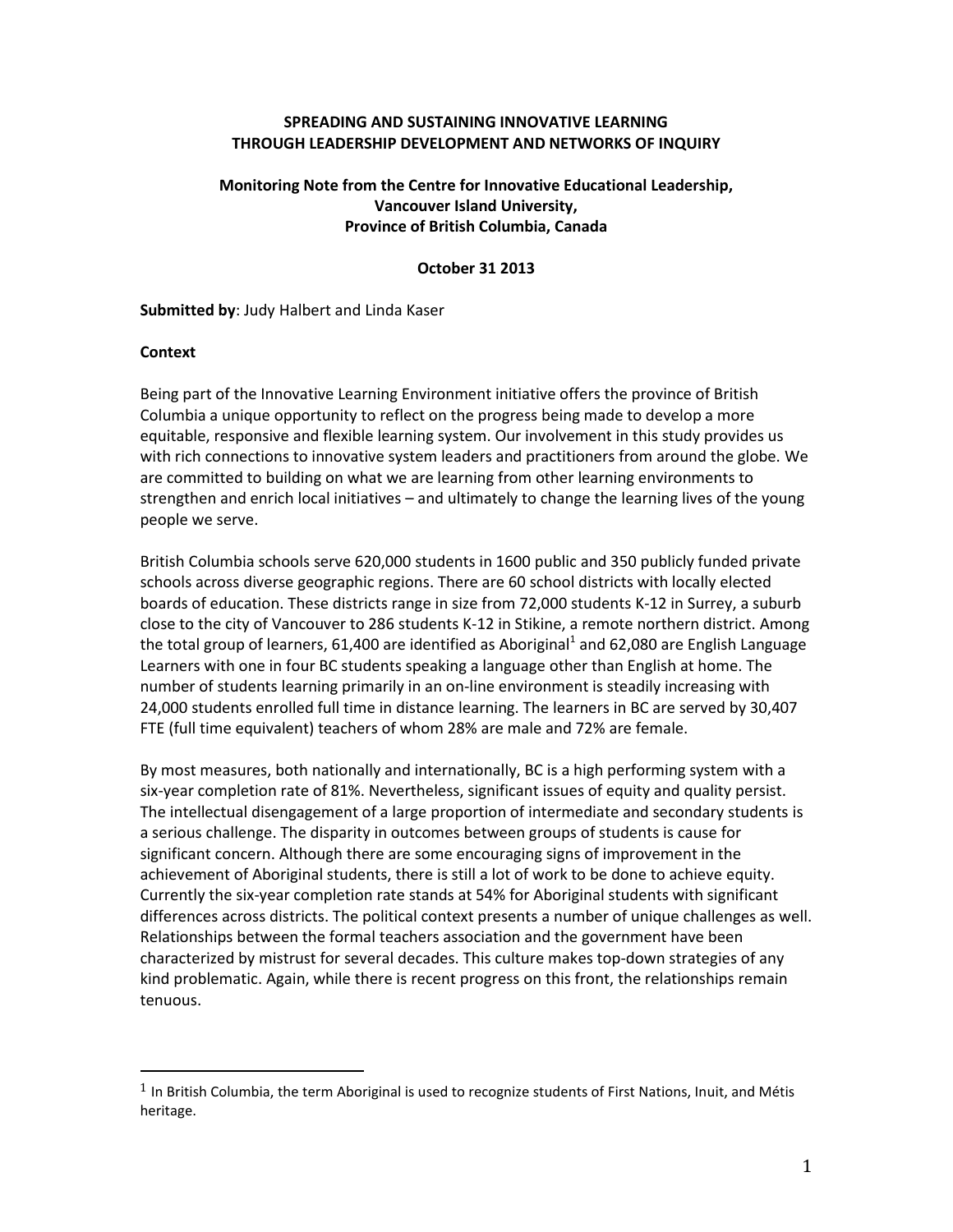It is within this context that the authors of this paper have been working for several years. Our goal as co-directors of the Centre for Innovative Educational Leadership at Vancouver Island University (VIU) and as founders of the Networks of Inquiry and Innovation (NOII) is to be part of a system transformation in the province of British Columbia that will result in three specific outcomes:

- 1. Every learner crossing the stage with dignity, purpose and options.
- 2. All learners leaving our settings MORE curious than when they arrive.
- 3. Every learner with an understanding and respect for Aboriginal culture, history and ways of knowing.

We recognize that these are ambitious goals, indeed they are HARD (Murphy, 2011) goals: heartfelt, animated, required and difficult. Educators in BC have responded positively to these three goals and they are now referenced in a number of district plans as well as the provincial education plan.

There is a specific contextual rationale for each of these goals. The first goal, *Every learner crossing the stage with dignity, purpose and options,* is, we believe a matter of social justice, quality and equity. It has been well documented in Canada and elsewhere that young people who complete secondary school and go on to some form of post-secondary training for two years have considerably improved long term outcomes. The conference Board of Canada states:

There is a growing consensus that high-school completion is the prerequisite stepping stone to post-secondary education, now deemed essential to success in the labour market. Governments have plenty of evidence that well-educated citizens are more actively engaged in society: they tend to make better choices about factors that affect their quality of life (e.g., diet, smoking, exercise); and they earn higher incomes than those who are less educated. Less prominent in the mind of the public, but equally wellknown among decision-makers, is the fact that well-educated and skilled people make important contributions to business innovation, productivity, and national economic performance. In an interconnected global economy, countries with more highly skilled workers have a distinct competitive advantage. (2013, [http://www.conferenceboard.ca/hcp/details/education/high-school-graduation](http://www.conferenceboard.ca/hcp/details/education/high-school-graduation-rate.aspx)[rate.aspx\)](http://www.conferenceboard.ca/hcp/details/education/high-school-graduation-rate.aspx)

We have argued elsewhere (Halbert & Kaser 2012) that this goal signals the need for system transformation – from a focus on sorting and high levels of success for some to a focus deep learning with high levels of quality and equity for all. Achieving this ambitious goal will require new forms of teamwork, new approaches to pedagogy, new conceptions of leadership, and an intense focus on moral purpose.

The second goal speaks directly to student engagement and intellectual curiosity. In BC educators share an almost universal perspective: young children enter our schools in kindergarten filled with questions and the desire to learn. Somewhere along the way to adolescence, this enthusiasm is replaced for many learners by 'doing school' rather than by loving learning. Indeed 50% of Canadian 15 year olds report that they do not find school intellectually engaging. We do not blame teachers for this. The pressures of multiple curriculum outcomes and the perceived demands from parents and post-secondary institutions often lead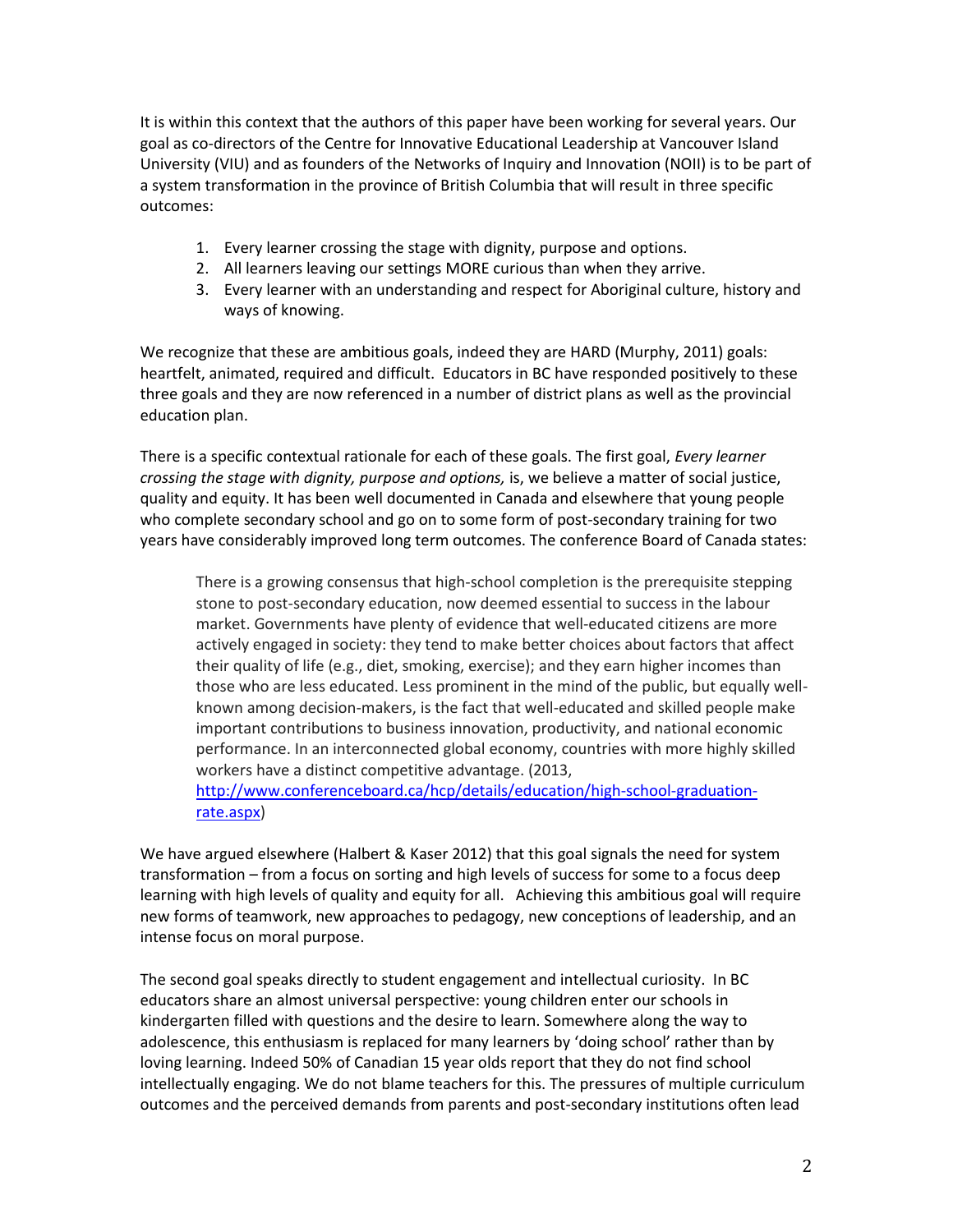teachers to a diminished sense of efficacy that translates into focusing on coverage rather than depth.

In BC there has been substantial work over the past few years to address the challenges of an overly complex curriculum and recently the Ministry released a draft curriculum and assessment framework.<sup>2</sup> The stated goals of this revision are to:

- Reduce the volume and prescriptiveness of the current curricula while still ensuring a consistent focus on the essential elements of learning.
- Allow teachers and students the flexibility to personalize their learning experience to better meet each learner's individual strengths and needs.
- Focus less on imparting facts and the information-based details of what needs to be learned and focus more on the "big ideas" or concepts that students need to master to succeed in their education and their lives.

We are optimistic that these revisions are encouraging teachers to explore new ways to engage learner passion and curiosity. In addition to the curriculum revisions, the work led by Kieran Egan at Simon Fraser University on imaginative education<sup>3</sup> and learning in depth is capturing the attention of increasing numbers of BC educators. A number of school and district leaders are actively seeking ways to determine – and then increase - the levels of learner engagement. One of the instruments that educators are finding useful is the survey tool, *Tell Them From Me<sup>4</sup>* . Developed by researcher Douglas Willms, this survey provides useful insights into learner academic, social and intellectual engagement.

The third goal of ensuring that all learners develop and understanding and respect for Aboriginal perspectives is one that is gaining increasing momentum and importance not just in Canada but also in New Zealand, Australia and other nations. This, too, is a matter of social justice and goes to the heart of the equity challenge.

The work on system transformation in BC is multi-faceted. Increasingly we are seeing stronger connections across initiatives and growing teamwork across institutions. This monitoring note will focus on three specific areas:

- 1. The disciplined approach to inquiry that is informing and shaping the transformative work in schools and districts across the province
- 2. The design and focus of a leadership program (Certificate in Innovative Educational Leadership) at Vancouver Island University.
- 3. The ways in which interconnected networks and initiatives are accelerating the transformative work across the province.

 $\overline{a}$ 

<sup>2</sup> <https://curriculum.gov.bc.ca/rethinking-curriculum>

<sup>3</sup> [www.ierg.net](http://www.ierg.net/)

<sup>4</sup> <http://www.thelearningbar.com/surveys/effective-schools-student-survey/>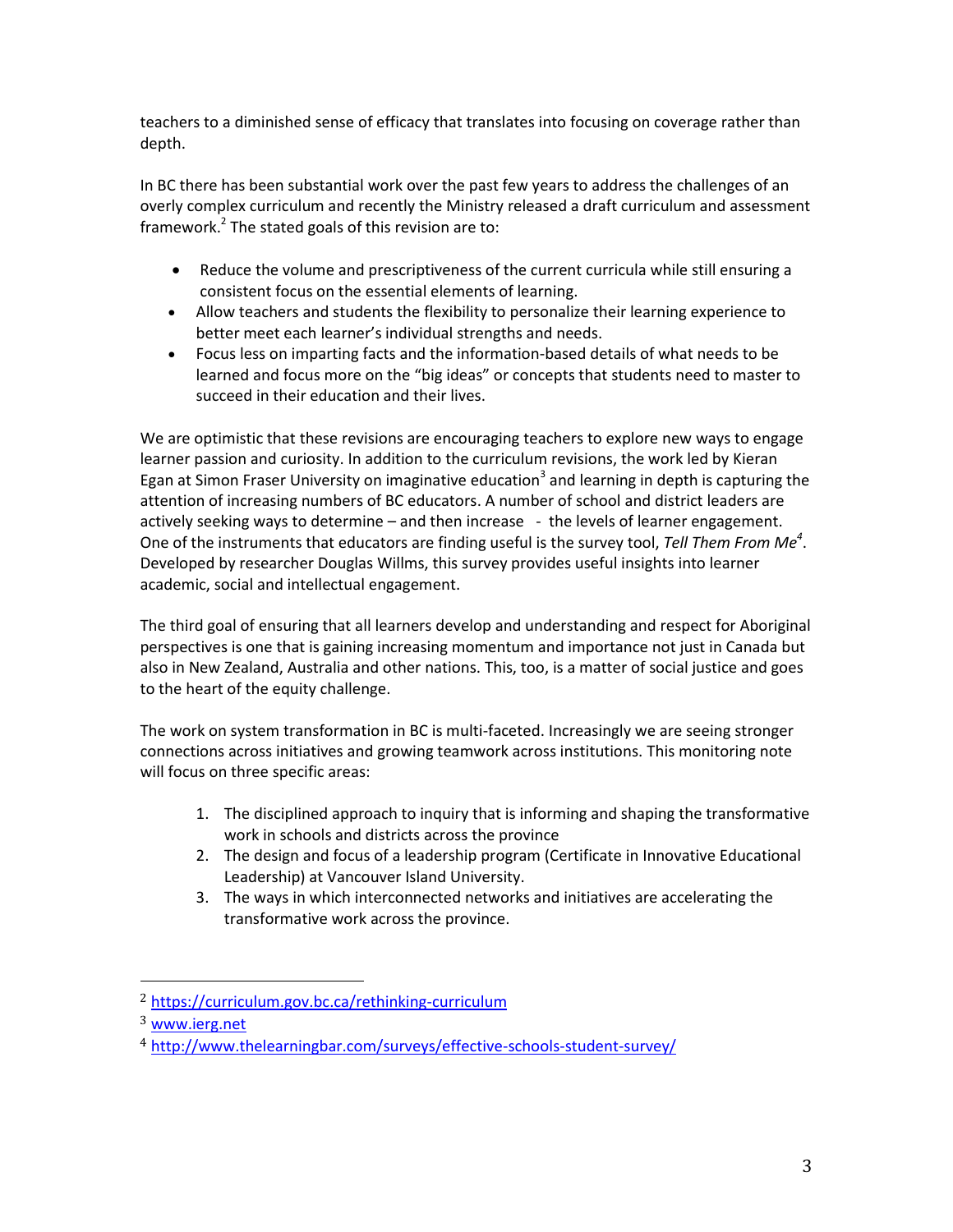Incorporated in each of these sections is the theory of change that underpins the approach we are taking in British Columbia. We will include observations about impact to date and end this note with a road map for the ways in which this work will continue.

# **1. SPIRALS OF INQUIRY**

A key aspect to the work in both the networks of inquiry and innovation and the leadership development work at Vancouver Island University is the application of a disciplined approach to inquiry that has developed through experience with networks of schools and leadership development programs in British Columbia as well as through joint work with Dr. Helen Timperley from New Zealand. In both contexts, we have observed that educators are more motivated by powerful questions of practice than they are by goals that may seem to be driven by bureaucratic requirements. An inquiry stance requires that one ask questions of practice rather than looking for packaged solutions. An inquiry-orientation builds educator curiosity and can lead to far more innovative approaches.

We have conceptualized inquiry as a spiral with six key stages: scanning, focusing, developing a hunch, new professional learning, taking action and checking that a big enough difference has been made. At each stage in the spiral, three key questions are asked: *What is going on for our learners? How do we know?* and *How does this matter*?

*Spirals of Inquiry: for equity and quality* (Halbert & Kaser 2013) includes specific inquiry tools, research evidence and examples from practice in BC schools. What follows is a brief description of the six stages of the inquiry spiral.



## **Scanning: What's going on for our learners?**

The first phase of inquiry requires educators to focus on the experiences of their learners. Scanning takes a wide perspective on learning and no simply on those aspects of academic learning that are easily measured. Drawing on the seven transversal principles from *The Nature of Learning: Using Research to Inspire Practice*, teams are asked to seek evidence about learners experiences connected to each of these principles. For instance: Do learners receive high quality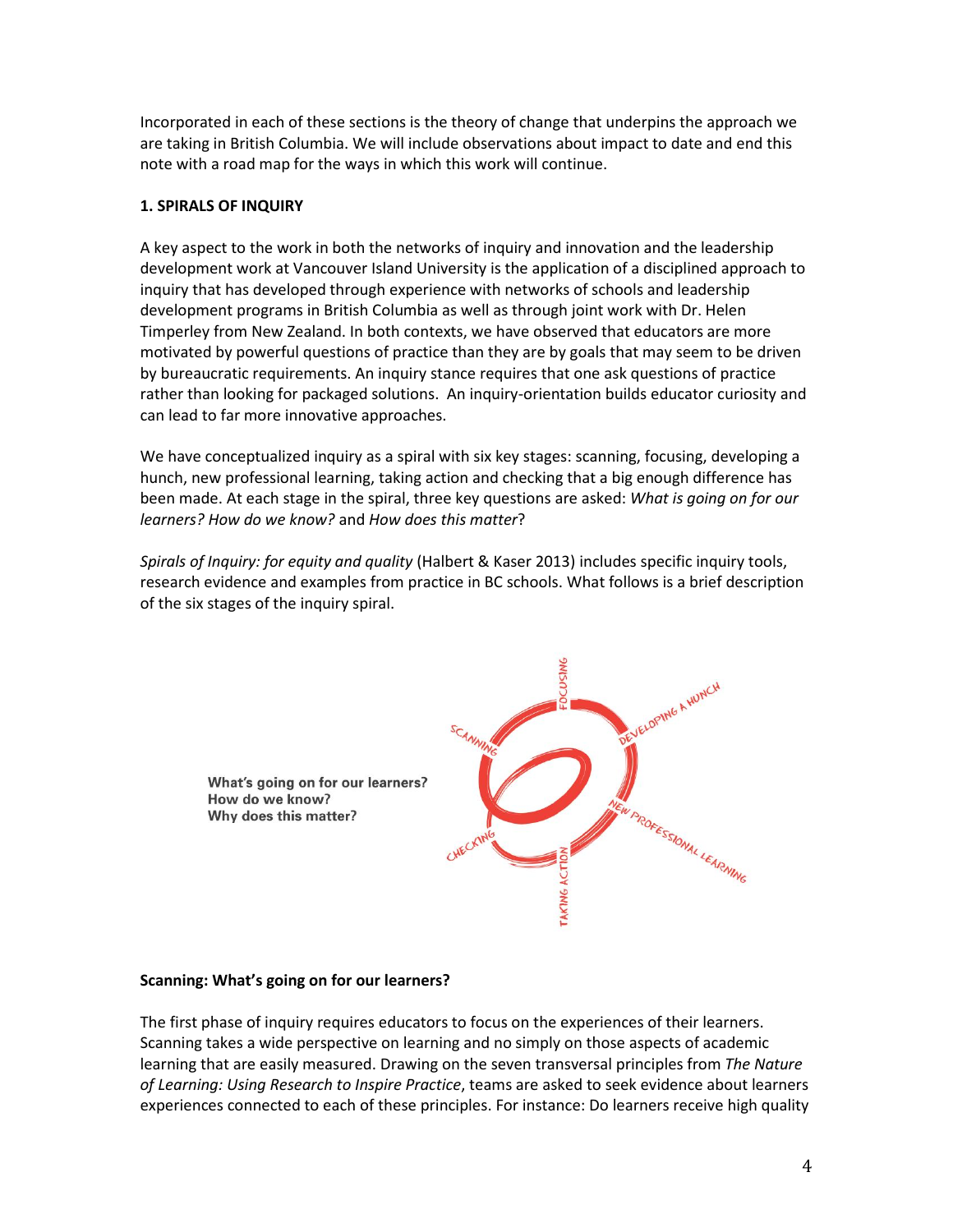focused feedback that provides clear direction for improvement? Are all learners stretched through demanding, engaging and challenging work? Do learners see and understand the connections across content areas? Are learners becoming increasingly meta-cognitive? Key in this phase is that scanning is about what is happening for learners from *their* perspectives and not just the opinions of the professionals.

## **Focusing: where are we going to place our attention?**

Thorough scanning provides inquiry teams with the big picture of what is going on for learners. In the focusing phase teams ask themselves: *Where are we going to concentrate our professional energies so that we can change the experience and results for our learners?* Gaining greater clarity about the situation to be addressed is at the heart of the focus phase.

Sometimes, the scanning process results in a confusing picture that requires deeper investigation. For example, an initial scan may identify that some learners are deeply engaged in their learning while others are not. Some learners express a great deal of interest in particular content areas; others say they are bored. Some learners are making good progress in developing key competencies; others are stalled. Knowing this much is helpful but more information is required.

The inquiry team explores *why* learners are not engaged and seeks to discover under what conditions this is the case. As well, the team explores what is working for those learners who are engaged. Identifying strengths, as well as problems and challenges, is important for a fuller picture of what's going on for learners.

A clear focus can be energizing and morale boosting, leading to both short term wins and longer term understandings. Once the team has a sense of where the focus should be, then other potentially interesting and competing possibilities need to be delayed or judiciously combined. This is a key challenge for caring educators who want to do everything all at once and requires judgments based on a thorough understanding of the context and culture of the school. The result of a fragmented or scattered focus is educator overload and little or no positive impact for learners.

Inquiry teams have found that it is critically important that they avoid premature decisions about what to do. Generally they have found that they need to have the courage to slow down at this stage and develop a deeper understanding of what is going on in one or two areas under consideration before moving to hasty action.

## **Developing a hunch: what's leading to this situation and how are we contributing to it?**

The phases in this spiral of inquiry framework often overlap. At each stage, as inquiry teams ask themselves 'how do we know?' and 'why does this matter?' new insights will emerge. Evidence from one stage informs the next.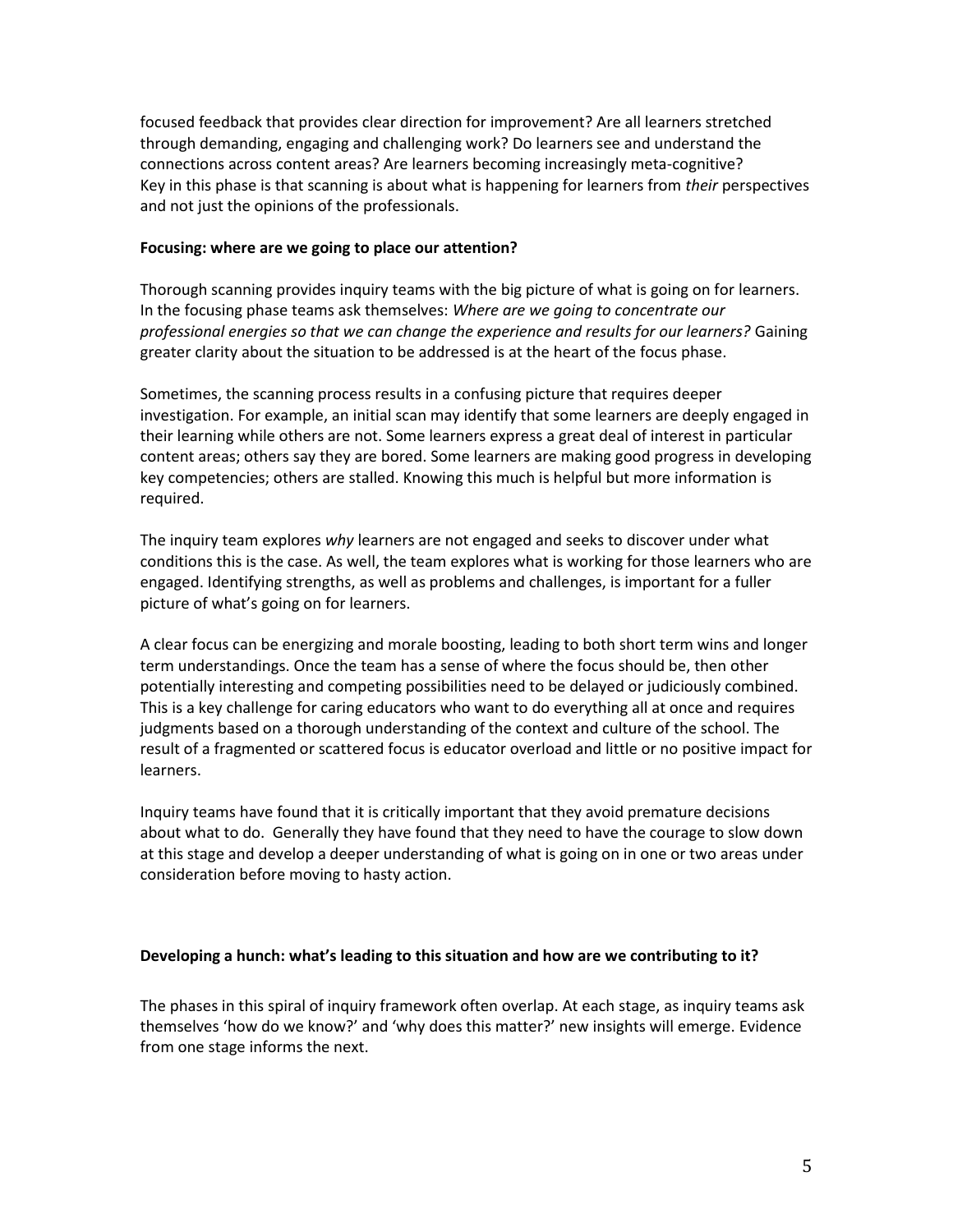Surprises are inevitable and are welcomed by teams with an inquiry mindset. Surprises can open up the opportunity for reflection and new understandings. The hunch stage asks educators to probe 'what's leading to this situation?' and, every bit as important, 'how are *we* contributing to it?'

Everyone has hunches about why things are the way they are. Some of these views are passionately held. Getting these views onto the table in a way that they can be discussed and tested is fundamental to moving forward together. Trust is built through respectful listening to diverse points of view and this requires honesty and courage. If there is no commitment to genuine listening to varied perspectives, then commitment to action will be seriously undermined. Serious and informed conversations must take place in staff rooms and staff meetings - not just in the parking lot.

At this stage in the spiral, it is important to invite students and community members to offer their views. They have unique insights and perspectives that need to be considered. Their answers to the questions about what is leading to the current situation are often different from the professionals.

As hunches are generated inquiry teams work hard to keep the focus on areas over which educators in the school have influence. There is no point in blaming parents, the community, the elementary school or the absence of a pre-school program. The guiding question has to be: *how are we contributing to this situation?* 

## **New professional learning: how and where and how will we learn more about what to do?**

All phases of the inquiry spiral involve learning, but at this stage teams engage with the serious task of carefully designing professional learning. At this point, inquiry leadership teams help teachers identify *how and where can they learn more about what to do?* The professional learning focus develops from testing out the hunches about what is leading to the situation for learners.

The key issue is to decide what to learn and how to access new learning to change the experiences of the learners. Educators have access to evidence about the kinds of practices that are more likely to be effective than others and this is the time to put that knowledge into practice. We know from the work of Helen Timperley (2008, 2011) and others that the key issue is not whether participation in professional learning is voluntary or mandatory. What is required is that the learning be of the highest possible quality and that it be deeply engaging.

# **Taking action: what will we do differently?**

This is the stage in the inquiry spiral where new learning leads to new practices. Once teams have the evidence and the knowledge about the practices that will help learners, it's time to take action by jumping across the knowing-doing gap.

At this stage, the inquiry team makes sure that all those involved are supported to try out new practices. Taking action in isolation from one's colleagues is rarely effective. Seldom do things go smoothly the first time. It is all too easy to give up and go back to old ways of operating if teachers are working on their own.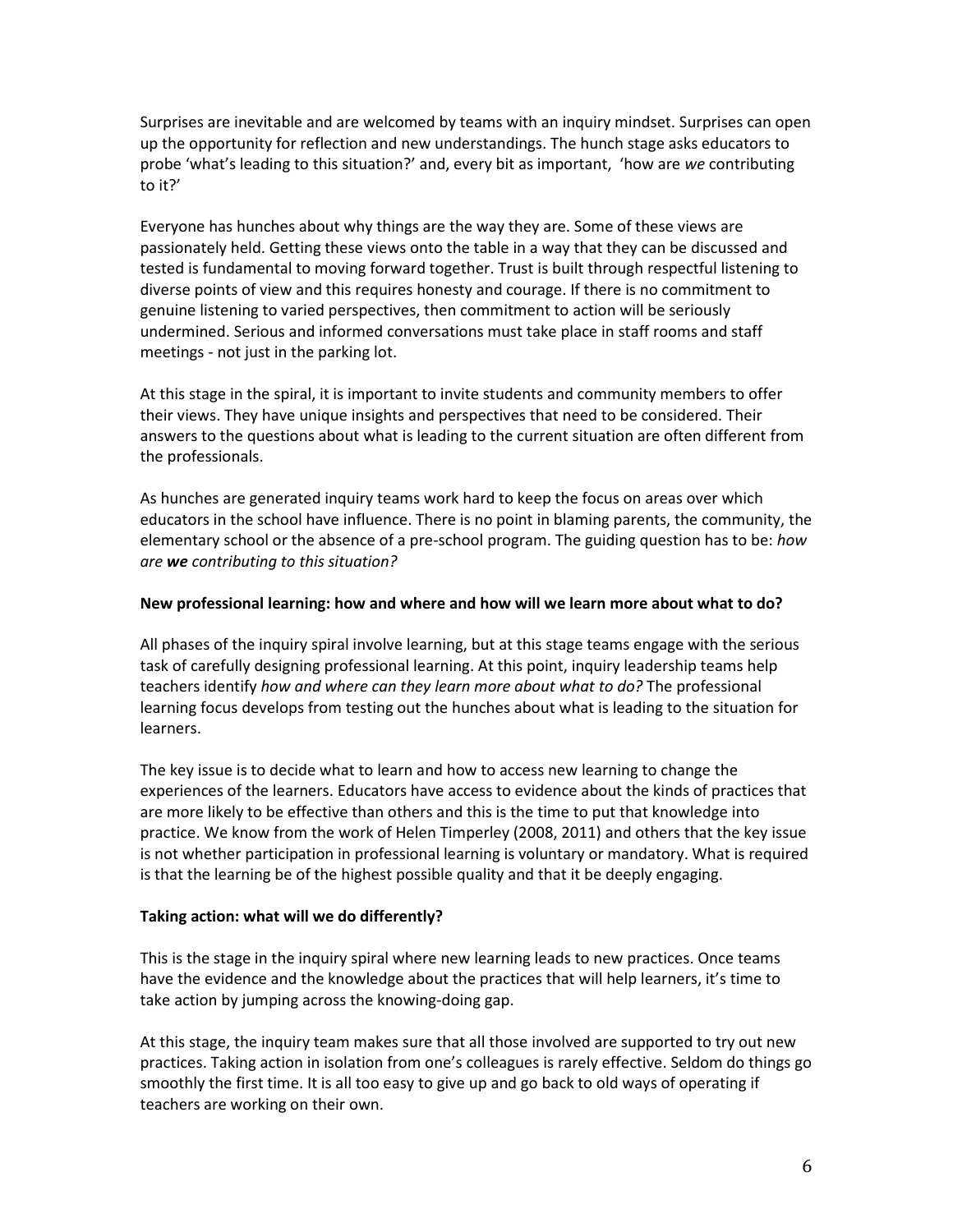Teams need to make sure there is plenty of opportunity for dialogue, observation, reflection, and second, third and fourth tries without fear of judgment or failure. Taking action within a set time frame, generally within three to four weeks, and then reporting back on what has happened helps sustain momentum. Inquiry teams need to establish a process for support and reflection that will work within the individual school context. Deciding when, where, and how teams will reflect on their actions will create a sense of shared responsibility and support. Peer observations focused specifically on the new strategy being adopted and the perceived impact on learners are helpful. The use of video clips to capture classroom practice is also helpful, especially when the focus is on what is happening for the learners.

An inquiry disposition and the right degree of support to face and stay with the challenges are both important. Changing practice can feel risky for a lot of teachers and inquiry teams need to find ways to make the risk-taking less risky.

# **Checking: have we made a big enough difference?**

The purpose of the inquiry spiral is to make a difference to valued outcomes for learners. Changes in practice do not always lead to substantive improvement and it this part of the spiral that inquiry teams ask whether they are making **enough** of a difference*.* 

Agreeing ahead of time on the evidence sources that will be used to determine the degree of change is essential. The evidence that was surfaced in the scanning and focusing phases will provide the basis for checking. It is also possible that as teams work through the various stages of the spiral they identify additional important sources of evidence. For instance, inquiry teams may have identified increasing intellectual engagement of learners as the focus for their inquiry through observations and reflections on learner responses to the three key questions. As they sharpened their focus, they learn more about self-regulation and decide to adapt some resources to determine the changes that learners were experiencing.

There are many ways to check how much difference is being made. The key is to agree on what evidence to look for and what constitutes enough of a difference.

## **Impact**

l

In addition to the spiral of inquiry being a key aspect of the theory of change for the CIEL program and the networks of inquiry and innovation in BC, this approach to disciplined inquiry is having province-wide impact. Many school districts are shifting their planning models to a focus on inquiry and are using the spiral of inquiry as the basis for individual school action plans. Several districts have contracted with the authors to provide in-service for parents, trustees, school leaders and teachers on the spirals of inquiry. A large-scale provincial initiative focused on early reading, Creating Results for Young Readers<sup>5</sup> is using the same inquiry approach with the 300 schools involved. All undergraduate teacher candidates at the University of British Columbia and Vancouver Island University are studying and applying the spiral of inquiry. Graduate programs at the University of Victoria, the University of British Columbia and the

<sup>5</sup> [http://youngreaders.ca](http://youngreaders.ca/)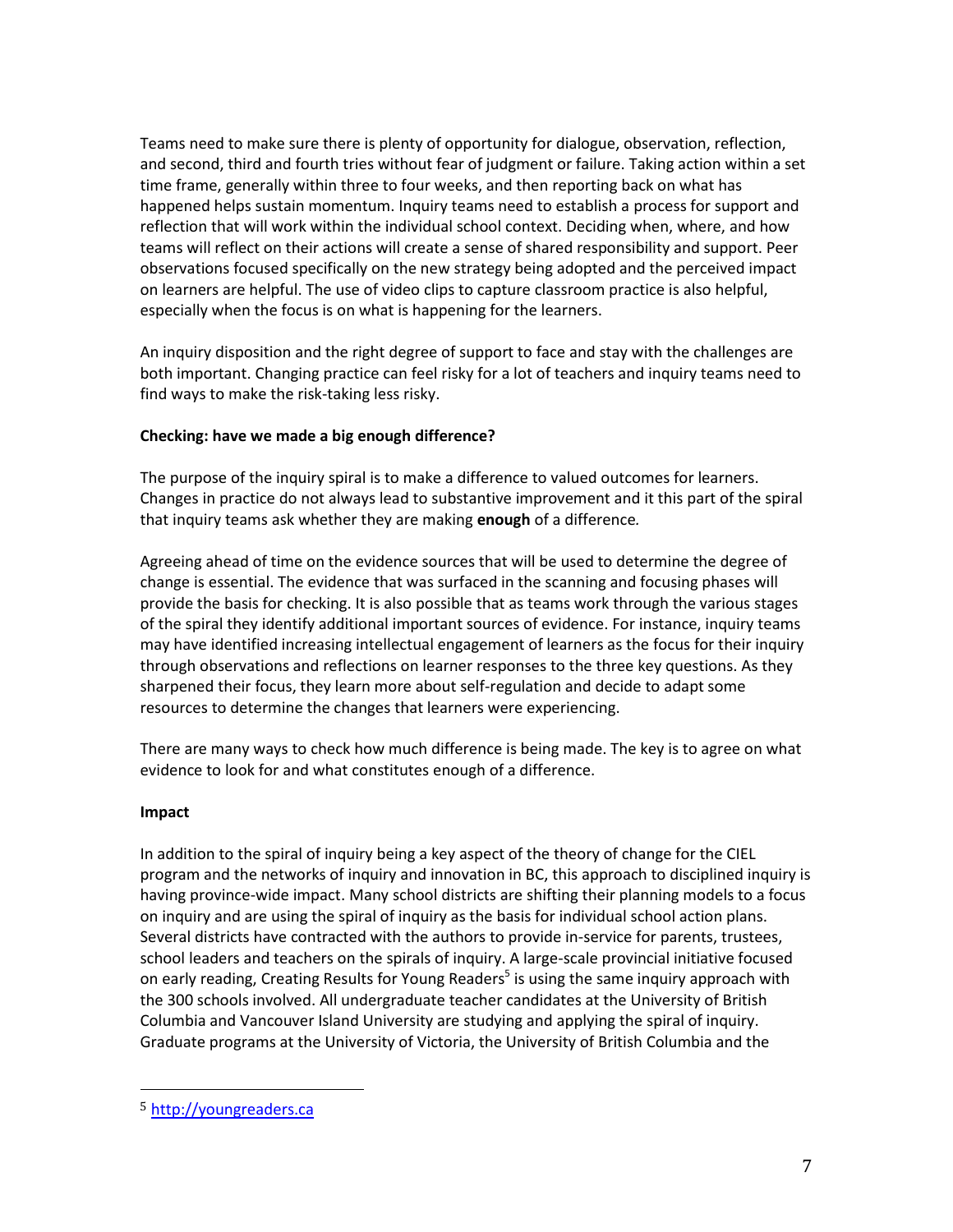University of Northern British Columbia are also using the spiral of inquiry as part of their curricula.

As we move ahead as a learning laboratory in the third phase of the ILE initiative, it will be particularly interesting to track the impact that this common understanding and approach to professional inquiry is having in our province.

## **2. LEADERSHIP DEVELOPMENT FOR INNOVATION AND TRANSFORMATION – CIEL PROGRAM**

School leaders play a very significant - if not the key role - in creating and sustaining the kinds of learning environments required by contemporary learners. Formal leaders in BC are required to have a Masters degree. Two common approaches are cohort programs offered in single districts with limited diversity of perspectives or on-campus programs that consist of a series of courses that are not necessarily connected conceptually. With CIEL, Vancouver Island University wanted to create the kind of experience that demands teamwork and inter-dependence and provides for greater diversity in participant experience and perspectives through a blended approach. It was also important to the design team to ensure that a strong emphasis on quality and equity be pervasive throughout the program.

What distinguishes the CIEL program from other graduate programs in leadership is the strong emphasis on leaders – both formal and informal – developing an action-orientation based on a strong knowledge base about innovative learning that is informed by practices from across the globe.

CIEL was designed as a stand-alone program that would be attractive to educators who had already completed a Masters degree as well as to those seeking to attain an M.Ed in Educational Leadership. It represents a key component in our efforts to create a more innovative, responsive and connected learning system in BC. The key goal of the CIEL program is to help prepare and equip school and system leaders to design innovative learning settings informed by new conceptions of learning and motivated by a deep commitment to quality and equity. The faculty strives to provide all participants with a deep understanding of the learning sciences research as a basis for designing more innovative practices appropriate in local contexts. Educators need to understand the *why* of changes as well as the *how* – and the teaching team works hard to ensure the knowledge of CIEL participants goes beyond a shallow or superficial set of understandings.

CIEL has its roots in a previous program (Certificate for School Management and Leadership) supported by the Ministry of Education that was offered at the University of Victoria from 2005- 2010. With the support of Dean Harry Janzen at VIU, the CIEL program started in the summer of 2011 with a third cohort of 25 currently underway. There are four features of the CIEL program that differ somewhat from the original program at the University of Victoria. The first is the application of the disciplined approach to inquiry described above. The second is the focused attention to the international cases from the Innovative Learning Environment study. Third, is the growing understanding of the importance of seven concluding principles from *The Nature of Learning* to inform and shape new approaches to learning in the wide range of contexts represented by the CIEL participants. The fourth is the context of the participants themselves. Students come from a range of districts within British Columbia but also from places as diverse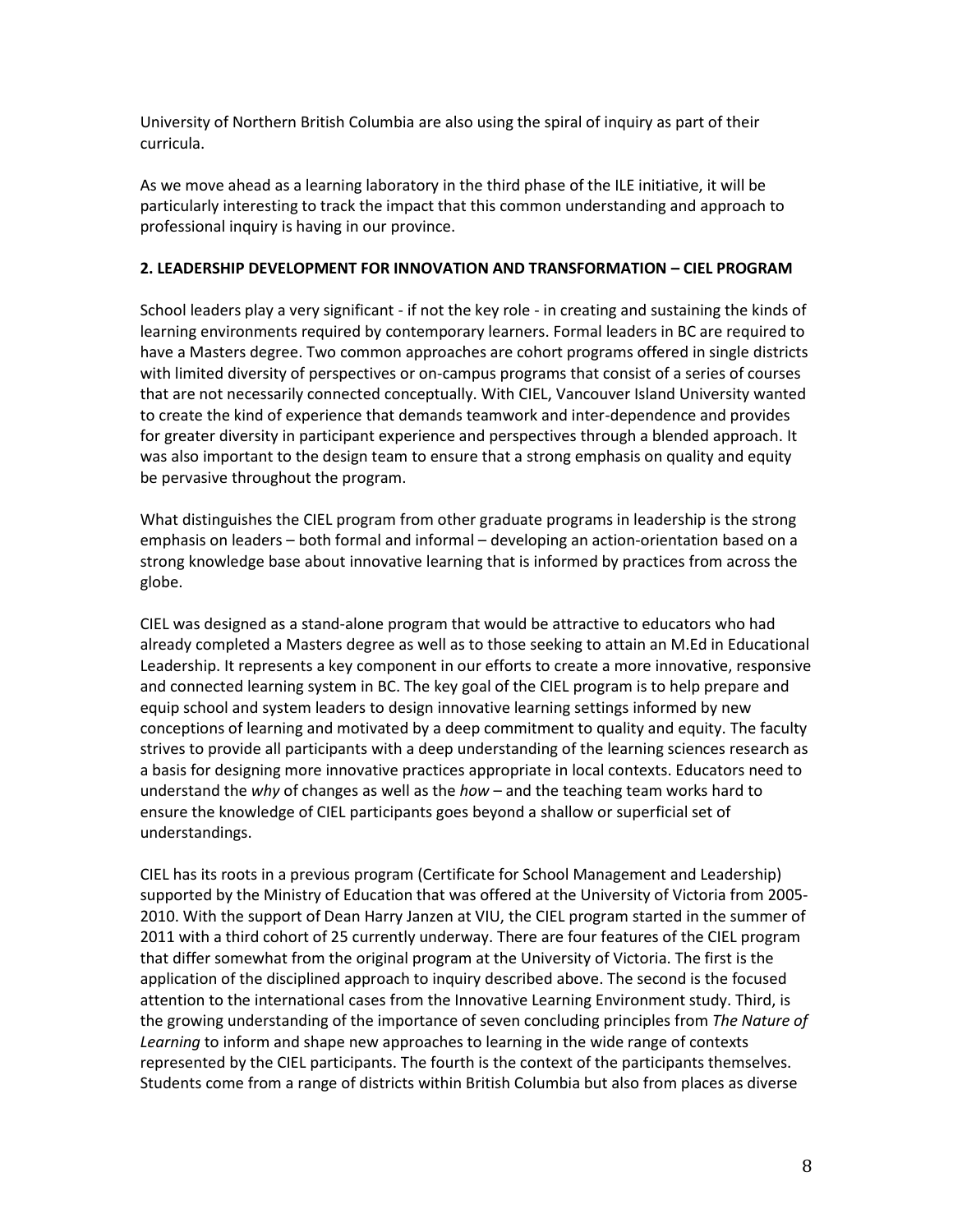as Korea and Quebec. Developing an appreciation and respect for the unique cultures and contexts reflected within the cohort adds richness to their experience.

The target groups for the CIEL program are educators working in a range of learning settings – as teachers, principals, vice principals or para-professionals. Many educators in our context are reluctant to sign on for a program designed specifically 'to train' aspiring principals. By providing CIEL participants with the opportunity to take on leadership roles regardless of their position, we have seen graduates overcome their apprehension about formal leadership and move into positions of authority. Others exercise growing influence as powerful teacher leaders.

One component of the program is the exploration and application of ideas from the ILE case studies. Students are asked to identify cases that are of particular interest to their own context, do additional research on the case and then demonstrate how they will apply ideas from those cases to their own setting. Influenced by the case study of Birdwood High School in South Australia, a BC middle school is making radical changes to the ways in which programs are offered to their learners. From examining the work at Birdwood, it became clear that incremental change would not suffice:

At 'BC Middle School'<sup>6</sup>, we have been trying to develop and enact a model such as Birdwood High School's, and have made incremental changes to our various structures to this end. As at Birdwood, we had become frustrated by those traditional structures that limited or curtailed the learning experience for our learners. To address the problems, this year we made timetable changes that created large blocks of time for inquiry-based learning as well as blocks of time designated to support literacy and numeracy needs at our school. The idea was that by making significant but gradual changes every year, the teachers would be able to feel more comfortable in changing their practice. While this has worked somewhat, when reviewing and reflecting on the Birdwood experience, what becomes clear is that this type of incremental change is limiting in it's scope and ultimately curtails the most significant benefits of  $21<sup>st</sup>$  century practice. (KT Cohort 2 CIEL)

In addition to articulating how the ideas from the ILE case study could be applied in their own setting, the CIEL participants also identify which of the seven transversal conclusions on learning from *The Nature of Learning: Using Research to Inspire Practice* is most evident in the case. A teacher leader at a small rural school in northern BC was intrigued by the environmental work at Neta'im Environmental School in Israel and is moving to implement a similar focus in her community:

The horizontal connectedness of this project was readily apparent. Learning first started in classrooms where students examined controlled consumption of school resources (paper, water, electricity) and participated in numerous recycling activities. From there students took their learning out into the community weekly to examine issues they studied beforehand in class. On top of this the school promoted activities within the community where the students acted as "green" ambassadors by attending festivals, marches, and visits to other schools and clubs…..Neta'im is a school our school could model itself after. (JD, Cohort 2 CIEL)

 $\overline{a}$ 

 $6$  Name of BC school has been changed.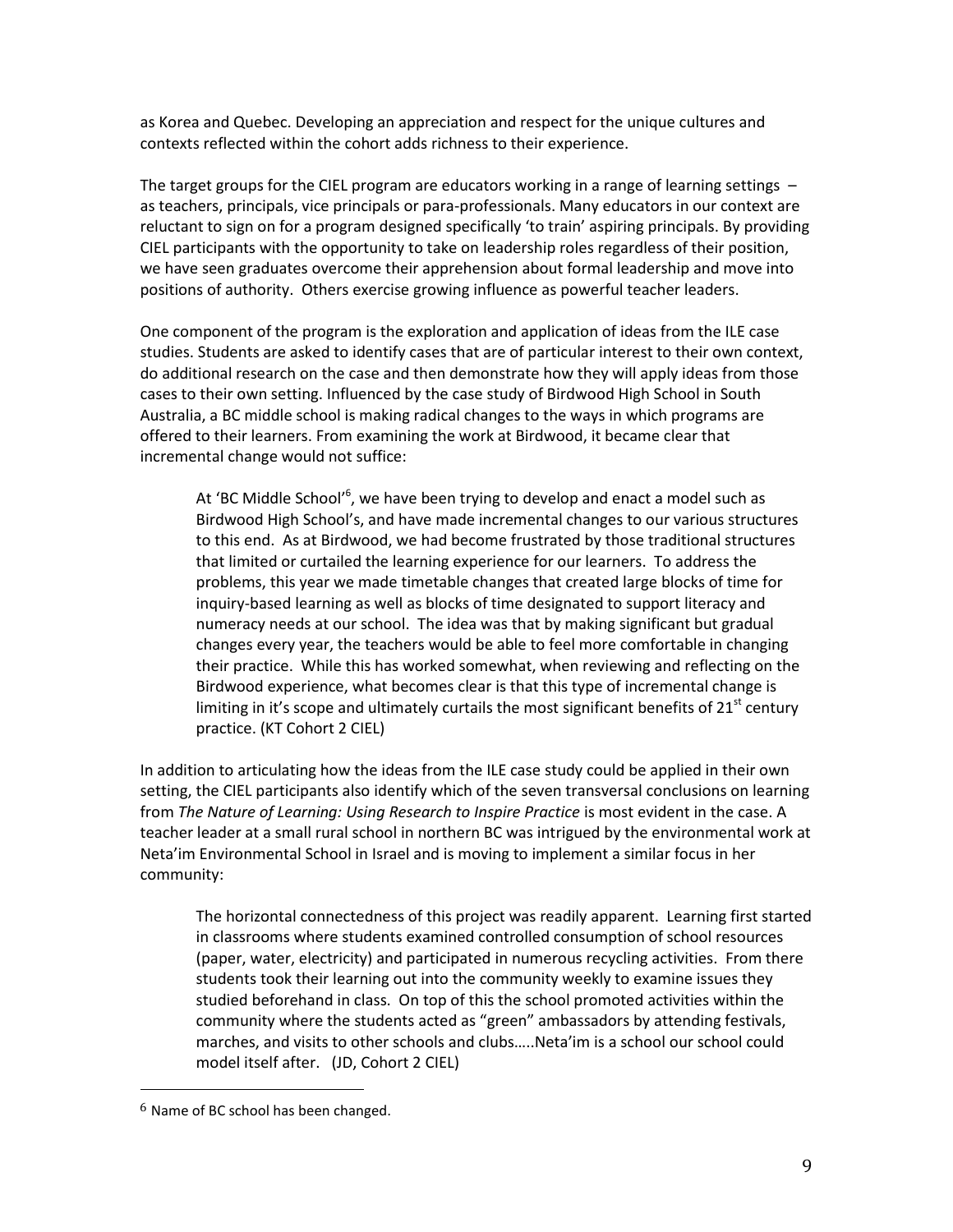Other specific features of CIEL include the opportunity to exercise leadership during a year-long context-specific inquiry. The spiral of inquiry described earlier provides the framework for leadership action focused on an important area of learner need. Each learner works with an experienced and trusted colleague who serves as a learning partner and coach throughout the progress of their inquiry. The program begins with an intensive eight-day summer residency in mid August. During the school year, learning takes place on-line and the program concludes with a three-day residency on campus the following July.

During the planning stages, an advisory committee of school district leaders, school principals, university faculty and Ministry of Education representatives provided invaluable input into program design and content. Now that the program is underway, partnerships with school districts, professional associations and the Ministry continue to be important. For example, an urban school district provides a learning space to the program at no cost. Provincial curriculum leaders meet with the participants during the program and CIEL participants are actively involved in curriculum review initiatives and provincial writing teams.

Although reformers may like to argue the relative merits of improvement, innovation and accountability, these distinctions are not particularly helpful for practitioners struggling to make learning more engaging and relevant in this moment in their particular context. The stance underlying the CIEL program is that new approaches to learning *are* necessary and new designs for learning *are* required. Educators in the CIEL program engage in a disciplined approach to collaborative inquiry designed to assist them in gaining the confidence, the insights, and the mindsets required to design new and powerful learning environments – indeed to transform their schools and their systems.

In summary, the theory of change underlying the CIEL program is:

- 1. Networks of inquiry reduce isolation and create the conditions for innovative practices to move more quickly.
- 2. Leaders of learning systems need to be highly knowledgeable about learning in order to develop more innovative - and learner-centered - approaches.
- 3. A disciplined approach to inquiry builds educator curiosity and creates a framework for informed and substantive change.

## **Impact**

As of October 2013, 350 graduate students have completed one of the two programs (CSML and CIEL) as well as the on-campus program for Educational Leadership at VIU. Many of the graduates of these programs are now in formal roles from department heads to principals to district superintendents. In 2010 the Ministry of Education contracted a research study on the impact of educator participation in the CSML program. The study, led by Dr. Paul Shaw culminated in a report *Leadership and Learning: A Research Study* CSML was compared with five international leadership development programs identified by outside experts as exemplary. The final conclusion was that the BC program compared favorably in all aspects. The researcher observed: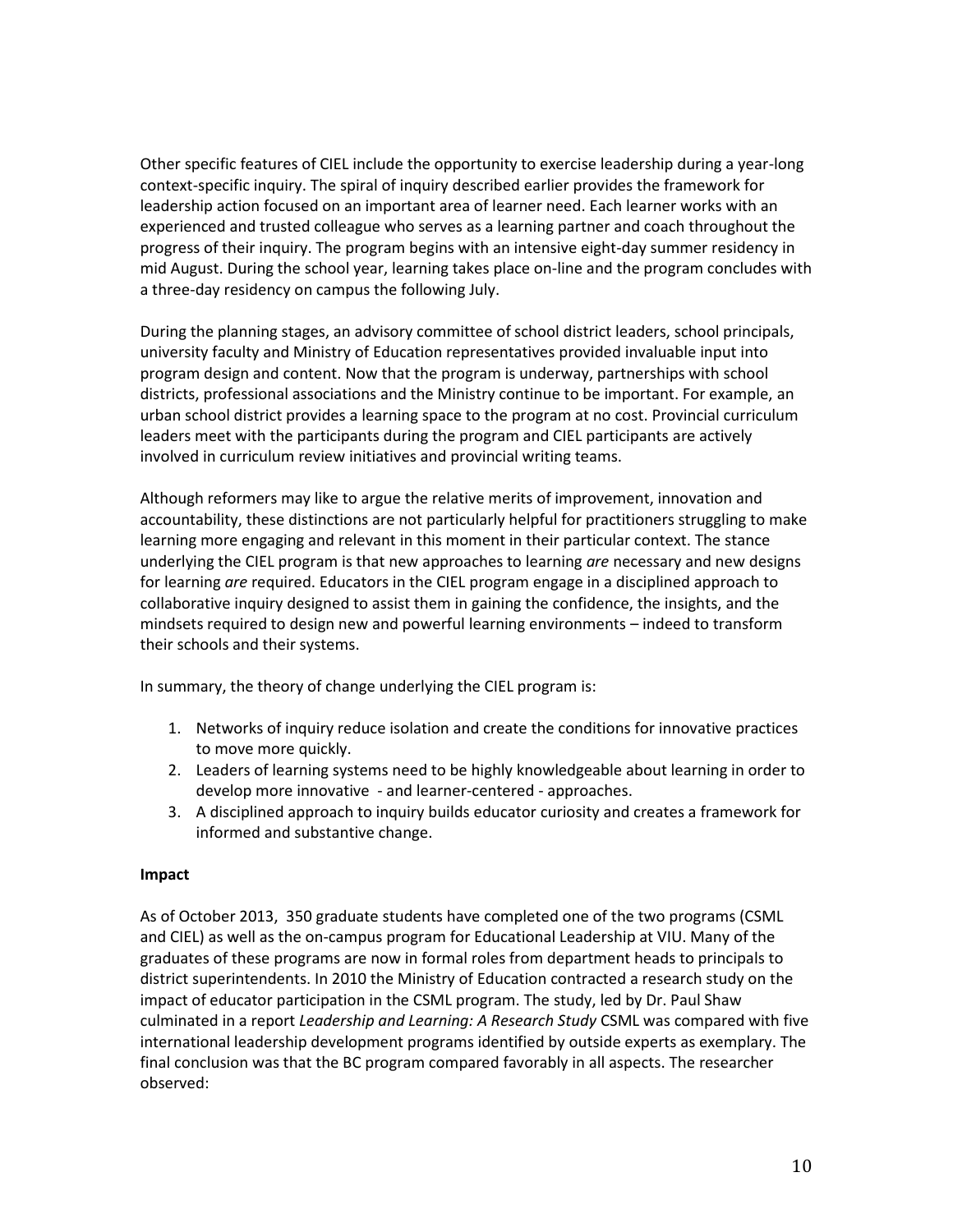Perhaps the most compelling finding put simply was that each CSML participant that we interviewed and/or surveyed, as well as their colleague survey results, demonstrated time and time again that the participants were working hard to improve their own practice and the practice of others. They were focused on improving their teaching and the teaching of colleagues. There was a strong relationship between what the CSML program espoused and the values and behaviours demonstrated by the program participants in their workplace. This speaks persuasively to the quality of the program. (p. 249)

Although, there has not yet been a formal research study examining the impact of participation in the CIEL leadership development program, there is considerable evidence that graduates are being actively recruited for formal leadership roles and that their informed action orientation is creating positive momentum in schools of all types.

# **3. NETWORKS OF INQUIRY AND INNOVATION TO ACCELERATE TRANSFORMATION**

Creating more innovative systems requires the thoughtful and consistent development of educators with a positive disposition or mindset towards innovative practices. It also requires connecting these educators in an on-going way through networks.

The research on social network theory indicates that networks require both strong and weak ties. The ties need to be strong enough so participants can learn rapidly from one another and yet diverse enough that participating educators can be stimulated by thinking and knowledge from well beyond the boundaries of the network itself. Strong ties are necessary for supporting the mobilization of tacit, non-routine and complex knowledge. Strong ties also support joint problem solving and the development of coherent approaches. Weak ties provide the space for diversity and curiosity about new and potentially radically different approaches.

The authors of this paper have consciously developed inquiry-oriented networks in British Columbia where the resources of educators across a large number of roles can be "accessed, borrowed, and leveraged." (Daly, 2010.p. 268) The original network focused primarily on improving teacher learning and student outcomes through formative assessment. This focus has since expanded to include a focus on social-emotional health and healthy living, Aboriginal education and increasingly on creativity and innovation. The basic structure and format of the various networks provide coherence and allow for participants to learn quickly from one another. The strong ties within the BC networks are reflected in a common focus on team inquiry, a commitment to formative assessment as a means to develop learner engagement and ownership, and a shared moral purpose around Aboriginal education. Diversity across the networks is encouraged through the range of questions that educators choose to pursue and through increased emphasis on international linkages. Schools in Chile, Australia, Wales, China, Korea as well as the Yukon Territory are connected to BC network schools and districts.

The international links to the BC networks have grown over the past decade and have their roots in professional connections and friendships nurtured initially through involvement in the International Congress of School Effectiveness and Improvement (ICSEI). ICSEI has provided an important venue for BC educators to share their work, to be part of an international conversation, and to learn from and with colleagues with a genuine interest in transforming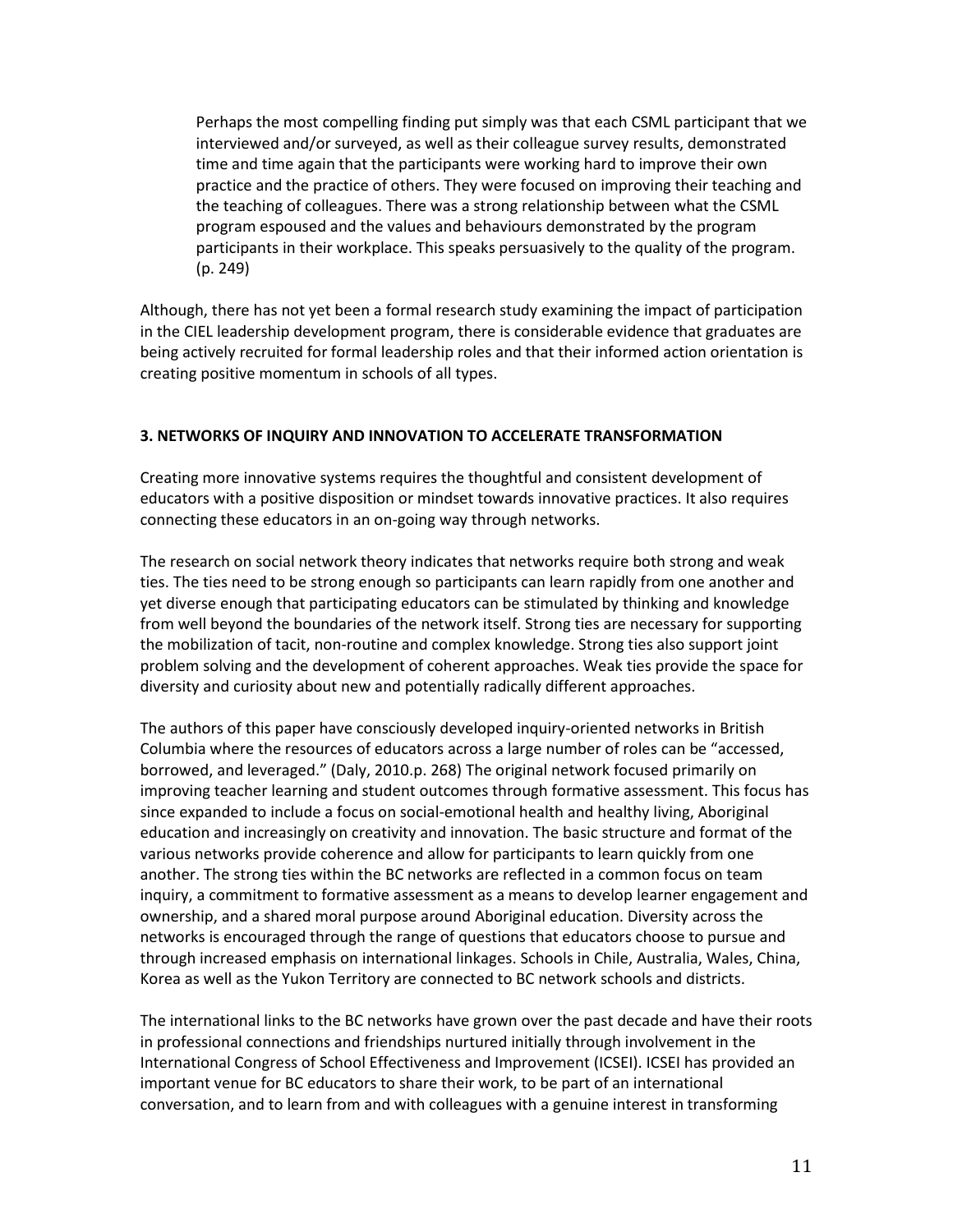systems. Classroom teachers from BC made important contributions to the ICSEI 2009 Congress in Vancouver and that since then BC teachers have been key congress participants in Malaysia, Cyprus, Sweden and Chile. With the growing international understanding of the approach to leadership development and networked inquiry communities in BC, we have been invited to work directly with school teams and leadership groups in Australia, Wales, and England. These invitations have led to on-going relationships leading to collaborative work across jurisdictions.

#### **Impact**

The federal government through the Ministry of Aboriginal and Northern Development Canada commissioned a research study on the impact of school involvement in the Aboriginal Enhancement Schools Network. This study, entitled, *Aboriginal inquiry: Lifting All Learners* was released in May 2013. Both the executive summary and full report are available at [http://inquiry.noii.ca.](http://inquiry.noii.ca/) This study emphasized the importance of providing a space for educators to inquire, to probe each other's thinking and to challenge the status quo. As one participant reported:

If we are going to be professional and thoughtful teachers, then we have to ask, challenge and question: How do we do this better? How do we make it better for kids? In our discussions we also came to understand that what is good for Aboriginal students is good for everyone….but it took all of us challenging the status quo to finally figure it out.

#### Another stated:

Being part of the Network helped me to understand that in order to change the way we think and act, we the need the support of others; a network as it were, where collaboration and change are part of the learning cycle.

## And a final excerpt:

Now that I have experienced the power of inquiry in working with my colleagues, I can never go back to my old ways.

The networks of Inquiry and innovation and the CIEL program started as the efforts of the codirectors to shift the BC system. We are now seeing the impact of educators who have 'grown up' in the networks or have experienced formal inquiry-oriented leadership programs moving into greater roles of responsibility. There are a number of provincial initiatives that are increasingly becoming interconnected and we are optimistic that as these linkages become more clearly articulated through BC's involvement as a Learning Laboratory, the momentum for significant change will increase and we will move closer to achieving our three key goals.

The following represent some of the ways in which these initiatives are connected:

1. Networks of Inquiry and Innovation - Many CIEL educators are involved in sustained networks of inquiry before, during and after their formal course of studies. Several graduates take on leadership roles with the networks.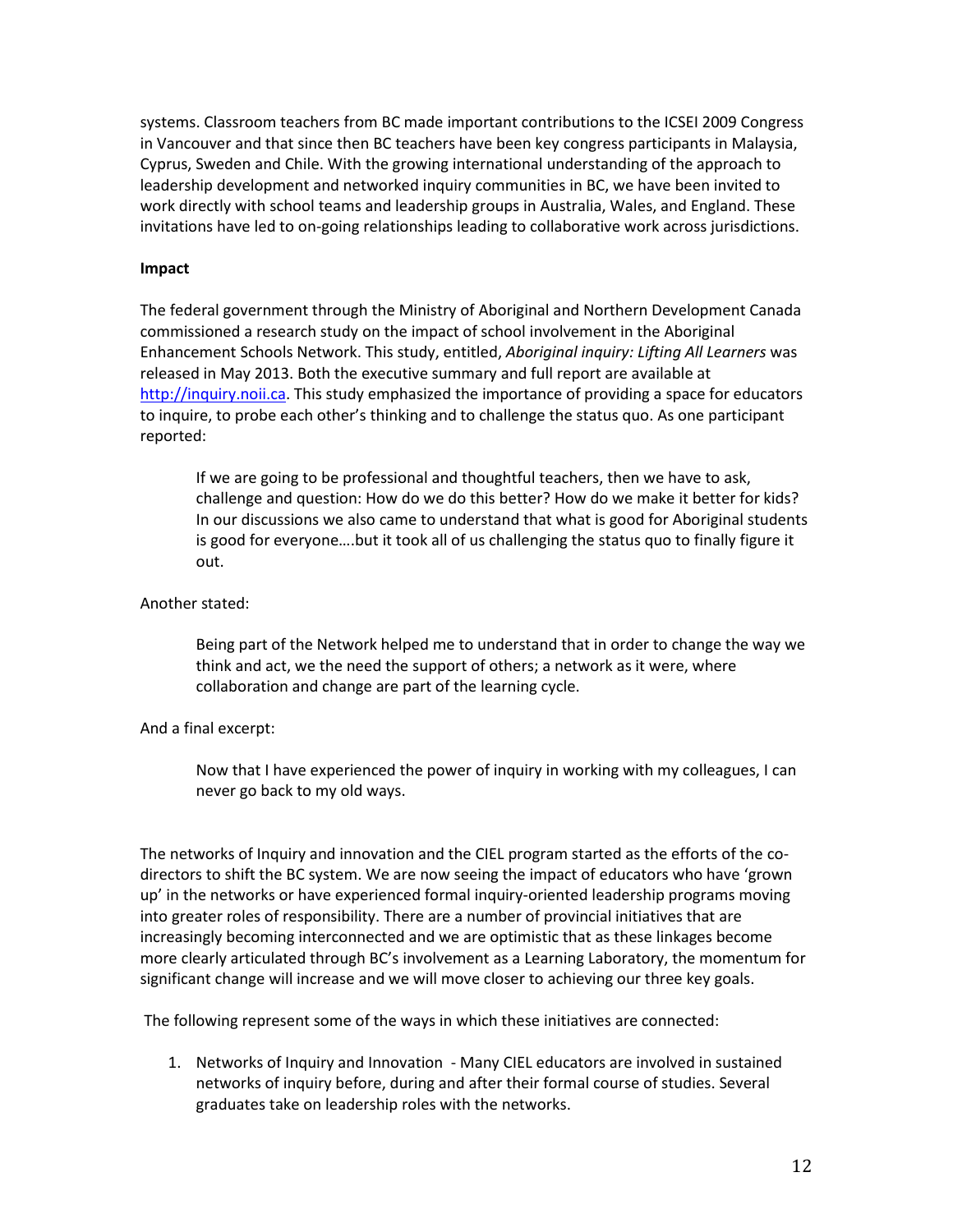- 2. Rural initiatives The Province has funded two separate initiatives focused on rural education and literacy. In both cases, CIEL graduates and graduates from the previous CSML program play key roles. The rural literacy program, centered at Vancouver Island University, is building strong connections with Aboriginal communities and is relying on instructional coaches who are well-versed in networked forms of inquiry.
- 3. Provincial curriculum redesign Graduate students are well represented in the writing teams involved in this work.
- 4. ILE/ OECD initiative CIEL students research case studies from the ILE website, contact schools directly and apply what they have learned from the international cases to their own settings. As BC becomes directly involved in the third phase of the ILE project, we foresee an enhanced role for CIEL graduates and participants in implementing and sustaining innovation.
- 5. Teacher education CIEL / CSML graduates are directly involved in reshaping teacher education through teaching positions in the teacher preparation programs at five of the nine BC universities. The Spiral of Inquiry is a required text in several of the programs.
- 6. School districts have an important role in setting local directions and creating the conditions for innovation and inquiry. There are an increasing number of CIEL / CSML graduates assuming formal leadership roles both at the school and district levels. We are certain that their leadership is making a substantive contribution to system transformation.
- 7. Creating Results for Young Readers is a significant provincial initiative that involves external facilitators / coaches working with each of the 57 districts involved. More than half of these facilitators are network leaders and CIEL/CSML graduates.

## **Sustaining and Strengthening the Momentum**

We believe that creating, sustaining and strengthening the links amongst educators who have experienced a rigorous, demanding and action-oriented program that values innovative practices will contribute directly to transforming the BC school system. The more coherence we can create across initiatives through a common ground of knowledge and the more space we can design for innovation to flourish through networks of inquiry, the stronger our system will become.

We are grateful to the OECD for its leadership in system transformation and we welcome the opportunities for new learning in the next phase of this vital global work.

## **Road map**

The accompanying graphic represents the current BC theory of change as was presented at the July 2013 meeting.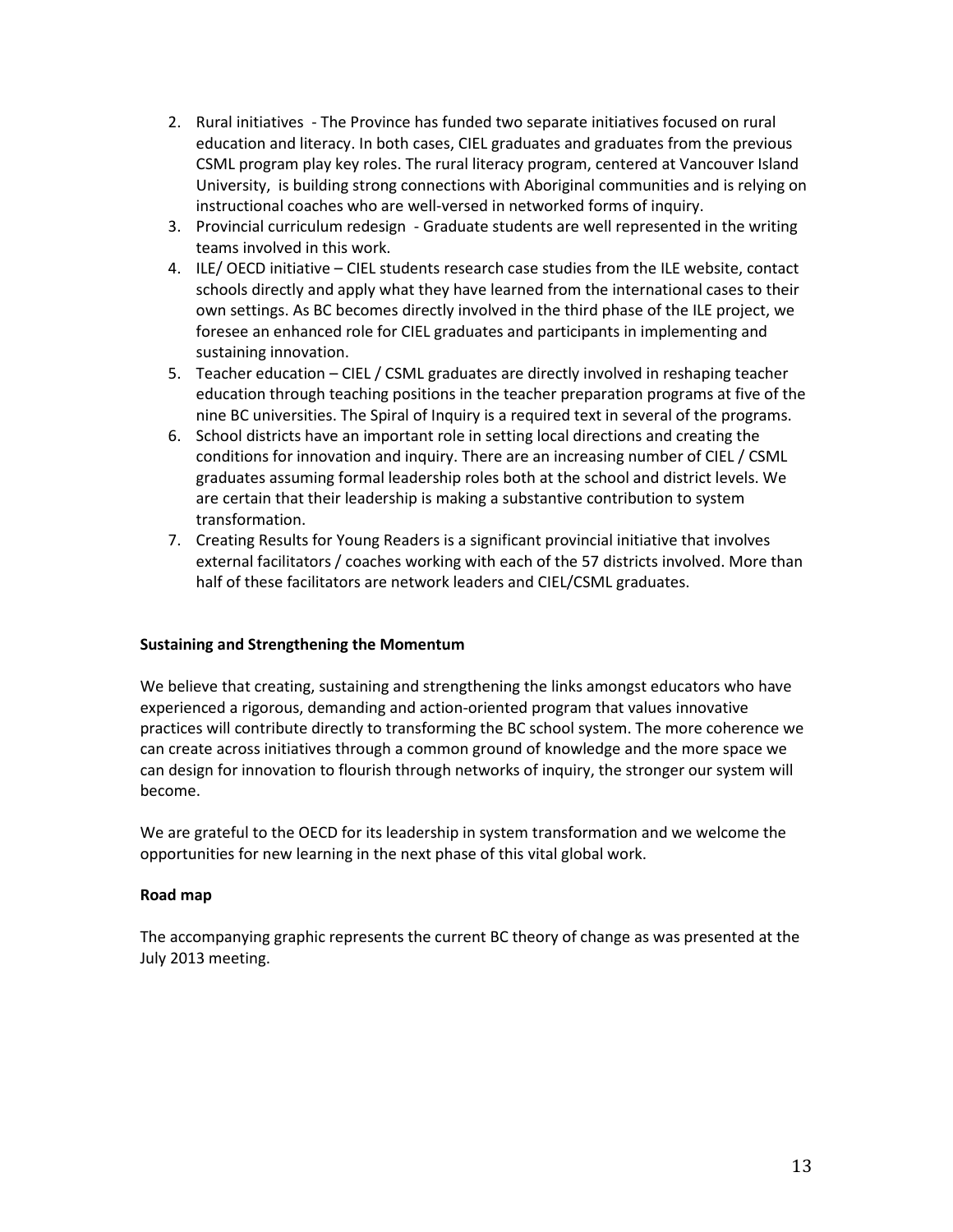#### **REFERENCES**

Daly, A. ed. (2010) Social Network Theory and Educational Change. Boston MA: Harvard University Press.

Dumont, H. Istance, D. & Benavides, F (eds) (2010). *The Nature of Learning: Using Research to Inspire Practice*. Paris: OECD.

Halbert. J. & Kaser, L. (2012). *Inquiring Learning Environments: New Mindsets Required*. Seminar Series # 214. April 2012. Center for Strategic Education. Melbourne: Australia.

Halbert, J. & Kaser,L. (2013) *Spirals of Inquiry: for equity and quality*. British Columbia: BCPVPA. [\(http://www.bcpvpa.bc.ca/node/108\)](http://www.bcpvpa.bc.ca/node/108)

Kaser, L. & Halbert J. (2009) *Leadership Mindsets: learning and innovation in the transformation of schools*. London: Routledge.

Murphy, M. (2011). *Hard goals: The secret to getting from where you are to where you want to be*. Mcgraw Hill.

Shaw, P., McGregor, C., Nicholson, D., Baldwin, C., & Brophy, A. (2010) *Leadership and Learning: A Research Report* available at [\(http://goo.gl/U9CBgT\)](http://goo.gl/U9CBgT).

Timperley, H., Wilson, A., Barrar, H. & Fung, I. (2008). Best evidence synthesis on teacher professional learning and development. Wellington, New Zealand: Ministry of Education.

Timperley, H. (2011). *Realizing the Power of Professional Learning*. London: Open University Press.